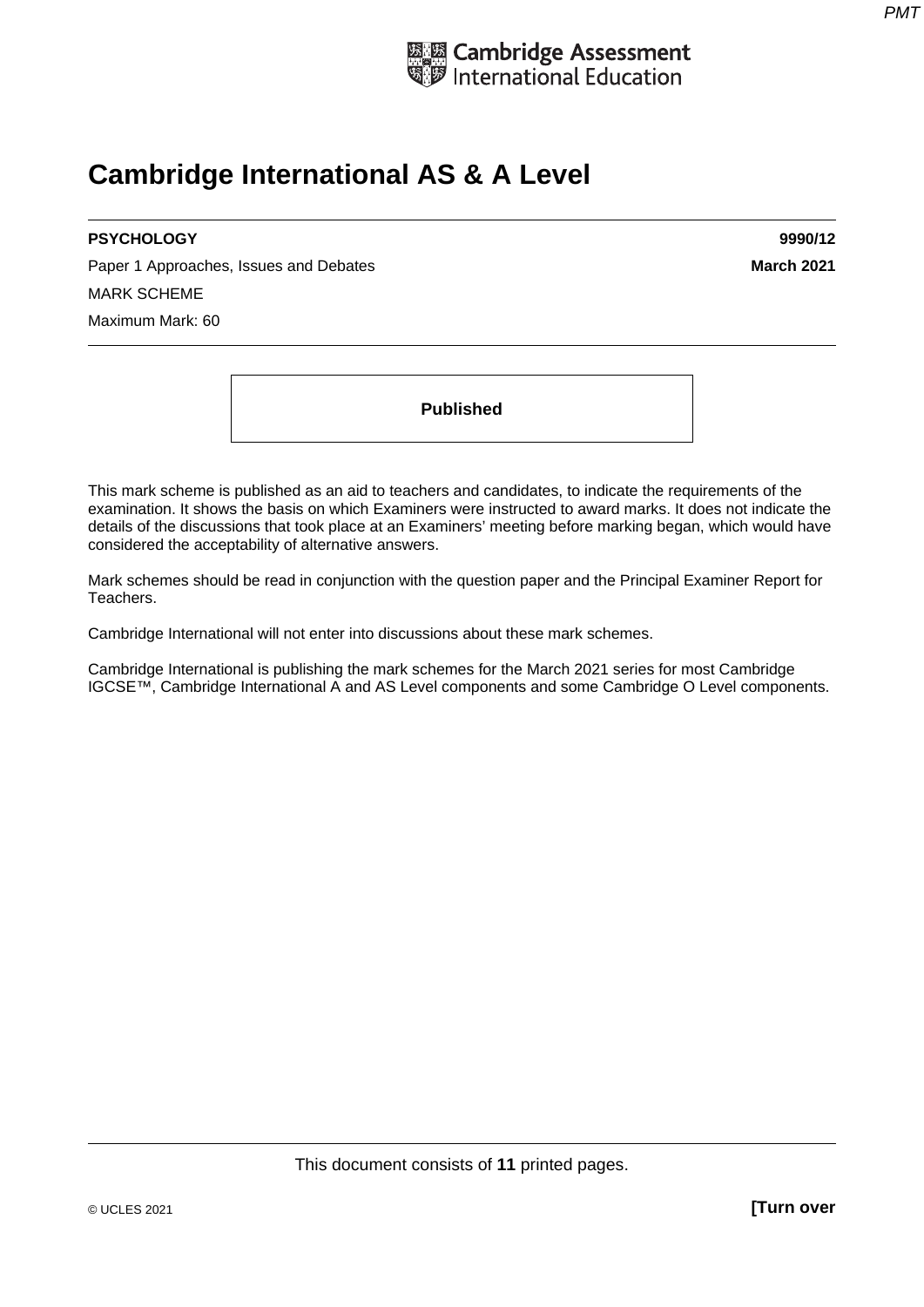*PMT*

### **Generic Marking Principles**

These general marking principles must be applied by all examiners when marking candidate answers. They should be applied alongside the specific content of the mark scheme or generic level descriptors for a question. Each question paper and mark scheme will also comply with these marking principles.

GENERIC MARKING PRINCIPLE 1:

Marks must be awarded in line with:

- the specific content of the mark scheme or the generic level descriptors for the question
- the specific skills defined in the mark scheme or in the generic level descriptors for the question
- the standard of response required by a candidate as exemplified by the standardisation scripts.

GENERIC MARKING PRINCIPLE 2:

Marks awarded are always **whole marks** (not half marks, or other fractions).

GENERIC MARKING PRINCIPLE 3:

Marks must be awarded **positively**:

- marks are awarded for correct/valid answers, as defined in the mark scheme. However, credit is given for valid answers which go beyond the scope of the syllabus and mark scheme, referring to your Team Leader as appropriate
- marks are awarded when candidates clearly demonstrate what they know and can do
- marks are not deducted for errors
- marks are not deducted for omissions
- answers should only be judged on the quality of spelling, punctuation and grammar when these features are specifically assessed by the question as indicated by the mark scheme. The meaning, however, should be unambiguous.

GENERIC MARKING PRINCIPLE 4:

Rules must be applied consistently, e.g. in situations where candidates have not followed instructions or in the application of generic level descriptors.

GENERIC MARKING PRINCIPLE 5:

Marks should be awarded using the full range of marks defined in the mark scheme for the question (however; the use of the full mark range may be limited according to the quality of the candidate responses seen).

GENERIC MARKING PRINCIPLE 6:

Marks awarded are based solely on the requirements as defined in the mark scheme. Marks should not be awarded with grade thresholds or grade descriptors in mind.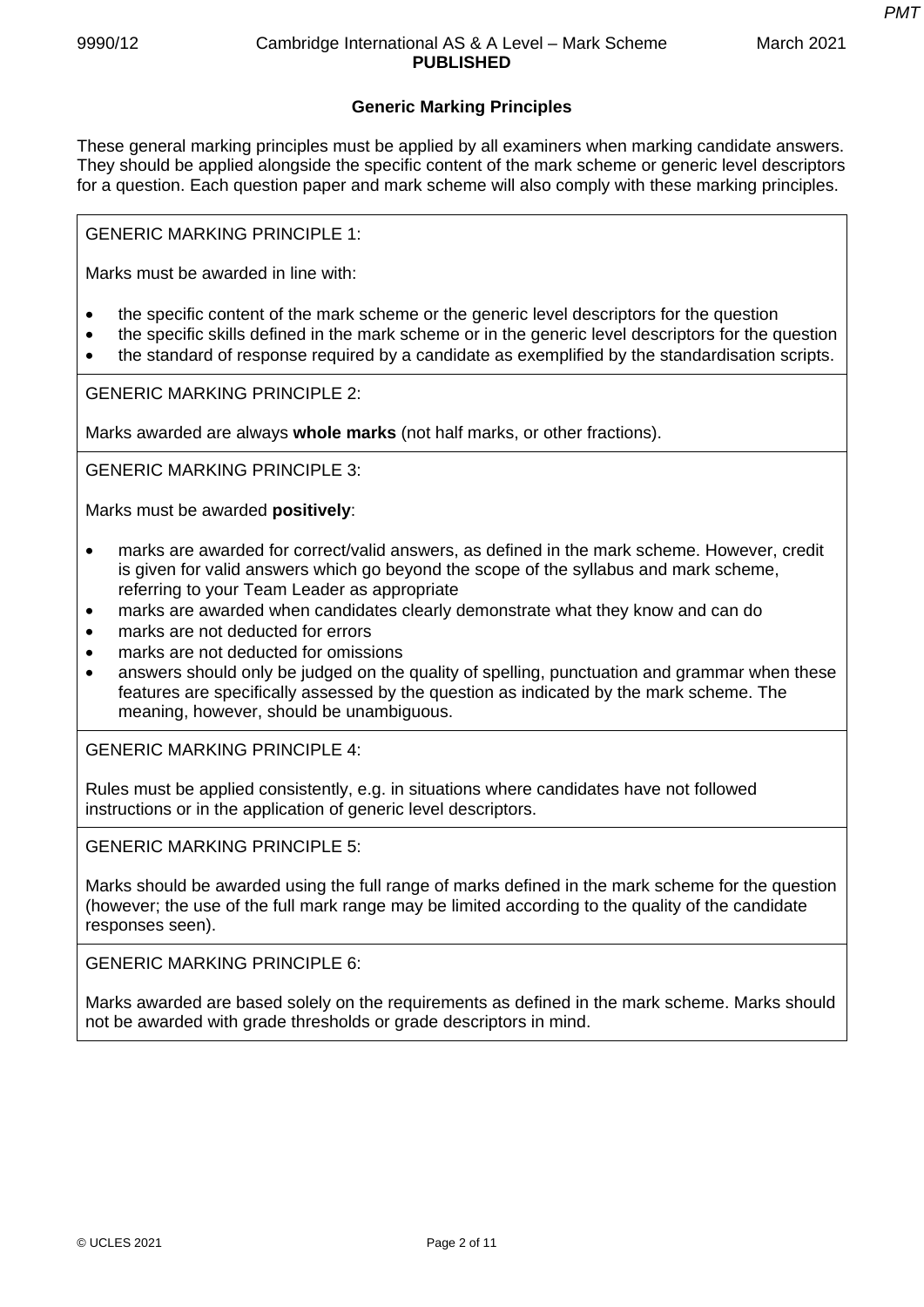*PMT*

## **Social Science-Specific Marking Principles (for point-based marking)**

| $\mathbf 1$  | <b>Components using point-based marking:</b><br>Point marking is often used to reward knowledge, understanding and application of skills. We<br>give credit where the candidate's answer shows relevant knowledge, understanding and<br>application of skills in answering the question. We do not give credit where the answer shows<br>confusion.                                                                                                                                                                                                                                                                                                                                                                                                                                                                                                                                                                                                                                                                                                                                                                                                                                                                                                                                                                                                                                             |
|--------------|-------------------------------------------------------------------------------------------------------------------------------------------------------------------------------------------------------------------------------------------------------------------------------------------------------------------------------------------------------------------------------------------------------------------------------------------------------------------------------------------------------------------------------------------------------------------------------------------------------------------------------------------------------------------------------------------------------------------------------------------------------------------------------------------------------------------------------------------------------------------------------------------------------------------------------------------------------------------------------------------------------------------------------------------------------------------------------------------------------------------------------------------------------------------------------------------------------------------------------------------------------------------------------------------------------------------------------------------------------------------------------------------------|
|              | From this it follows that we:<br>DO credit answers which are worded differently from the mark scheme if they clearly convey<br>a<br>the same meaning (unless the mark scheme requires a specific term)<br>DO credit alternative answers/examples which are not written in the mark scheme if they are<br>b<br>correct<br>DO credit answers where candidates give more than one correct answer in one<br>C<br>prompt/numbered/scaffolded space where extended writing is required rather than list-type<br>answers. For example, questions that require <i>n</i> reasons (e.g. State two reasons ).<br>DO NOT credit answers simply for using a 'key term' unless that is all that is required.<br>d<br>(Check for evidence it is understood and not used wrongly.)<br>DO NOT credit answers which are obviously self-contradicting or trying to cover all<br>е<br>possibilities<br>DO NOT give further credit for what is effectively repetition of a correct point already credited<br>$\mathbf f$<br>unless the language itself is being tested. This applies equally to 'mirror statements' (i.e.<br>polluted/not polluted).<br>DO NOT require spellings to be correct, unless this is part of the test. However spellings of<br>g<br>syllabus terms must allow for clear and unambiguous separation from other syllabus terms<br>with which they may be confused (e.g. Corrasion/Corrosion) |
| $\mathbf{2}$ | <b>Presentation of mark scheme:</b><br>Slashes (/) or the word 'or' separate alternative ways of making the same point.<br>٠<br>Semi colons (;) bullet points (•) or figures in brackets (1) separate different points.<br>$\bullet$<br>Content in the answer column in brackets is for examiner information/context to clarify the<br>$\bullet$<br>marking but is not required to earn the mark (except Accounting syllabuses where they<br>indicate negative numbers).                                                                                                                                                                                                                                                                                                                                                                                                                                                                                                                                                                                                                                                                                                                                                                                                                                                                                                                        |
| 3            | <b>Calculation questions:</b><br>The mark scheme will show the steps in the most likely correct method(s), the mark for each<br>step, the correct answer(s) and the mark for each answer<br>If working/explanation is considered essential for full credit, this will be indicated in the<br>question paper and in the mark scheme. In all other instances, the correct answer to a<br>calculation should be given full credit, even if no supporting working is shown.<br>Where the candidate uses a valid method which is not covered by the mark scheme, award<br>٠<br>equivalent marks for reaching equivalent stages.<br>Where an answer makes use of a candidate's own incorrect figure from previous working,<br>٠<br>the 'own figure rule' applies: full marks will be given if a correct and complete method is<br>used. Further guidance will be included in the mark scheme where necessary and any<br>exceptions to this general principle will be noted.                                                                                                                                                                                                                                                                                                                                                                                                                           |
| 4            | <b>Annotation:</b><br>For point marking, ticks can be used to indicate correct answers and crosses can be used to<br>indicate wrong answers. There is no direct relationship between ticks and marks. Ticks have<br>no defined meaning for levels of response marking.<br>For levels of response marking, the level awarded should be annotated on the script.<br>$\bullet$<br>Other annotations will be used by examiners as agreed during standardisation, and the<br>meaning will be understood by all examiners who marked that paper.                                                                                                                                                                                                                                                                                                                                                                                                                                                                                                                                                                                                                                                                                                                                                                                                                                                      |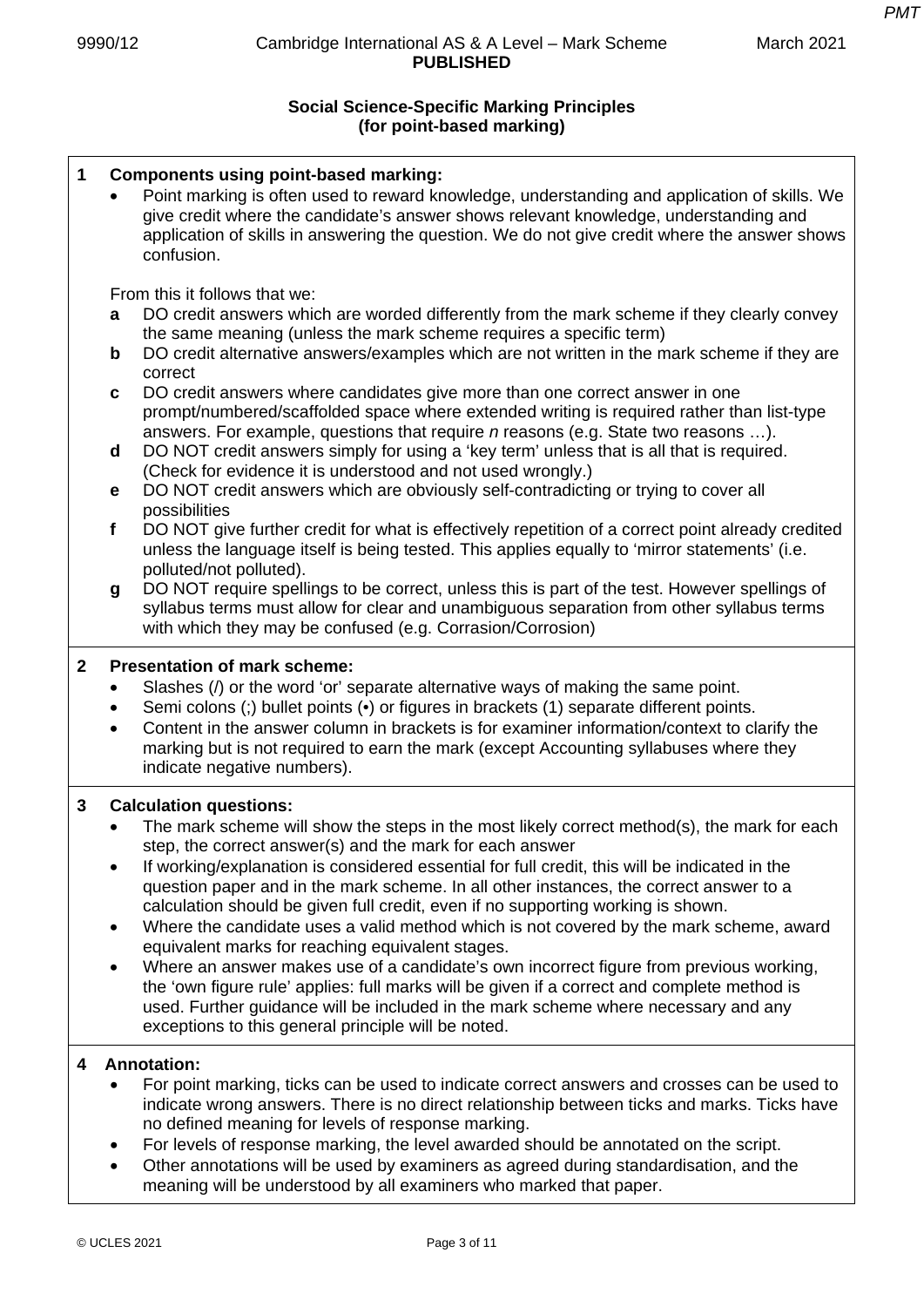| Question | <b>Answer</b>                                                                                                                                                                                                                                                                                                             | <b>Marks</b> |
|----------|---------------------------------------------------------------------------------------------------------------------------------------------------------------------------------------------------------------------------------------------------------------------------------------------------------------------------|--------------|
| 1(a)     | From the study by Dement and Kleitman (sleep and dreams):                                                                                                                                                                                                                                                                 | 1            |
|          | Name the stage of sleep when participants recalled most of their<br>dreams.                                                                                                                                                                                                                                               |              |
|          | 1 mark for correct answer.                                                                                                                                                                                                                                                                                                |              |
|          | REM/paradoxical/5                                                                                                                                                                                                                                                                                                         |              |
| 1(b)     | Outline one dream reported by a participant that had vertical eye<br>movements.                                                                                                                                                                                                                                           | $\mathbf{2}$ |
|          | 2 marks for detailed answer<br>1 mark for brief answer                                                                                                                                                                                                                                                                    |              |
|          | One participant reported a dream of standing at the bottom of a cliff<br>operating a hoist and looking at climbers on the cliff (2 marks);<br>One participant reported a dream of standing at the bottom of a cliff<br>(1 mark).                                                                                          |              |
|          | One participant reported climbing up a ladder and looking up and down as<br>he climbed (2 marks);<br>One participant reported climbing up a ladder (1 mark).                                                                                                                                                              |              |
|          | One participant reported playing basketball and looking up at the hoop as<br>they shot/looking down to pick it up (2 marks)<br>One participant reported playing basketball (1 mark).                                                                                                                                      |              |
| 1(c)     | Outline one conclusion from this study.                                                                                                                                                                                                                                                                                   | $\mathbf{2}$ |
|          | 2 marks for detailed conclusion<br>1 mark for partial/brief conclusion                                                                                                                                                                                                                                                    |              |
|          | e.g.<br>People can judge the duration of their time in REM with accuracy (2 marks);<br>Dreams are not instant events but are reported/experienced in real time<br>$(2$ marks);<br>Eye movements during sleep do correspond with the content of a dream<br>$(2 \text{ marks})$ ;<br>Dreaming happens more in REM (1 mark); |              |
|          | People can judge REM length (1 mark);<br>Eye movements match dreams (1 mark);<br>Participants recall more dreams in REM compared to NREM (0 marks: a<br>result);                                                                                                                                                          |              |
|          | There are other creditworthy responses.                                                                                                                                                                                                                                                                                   |              |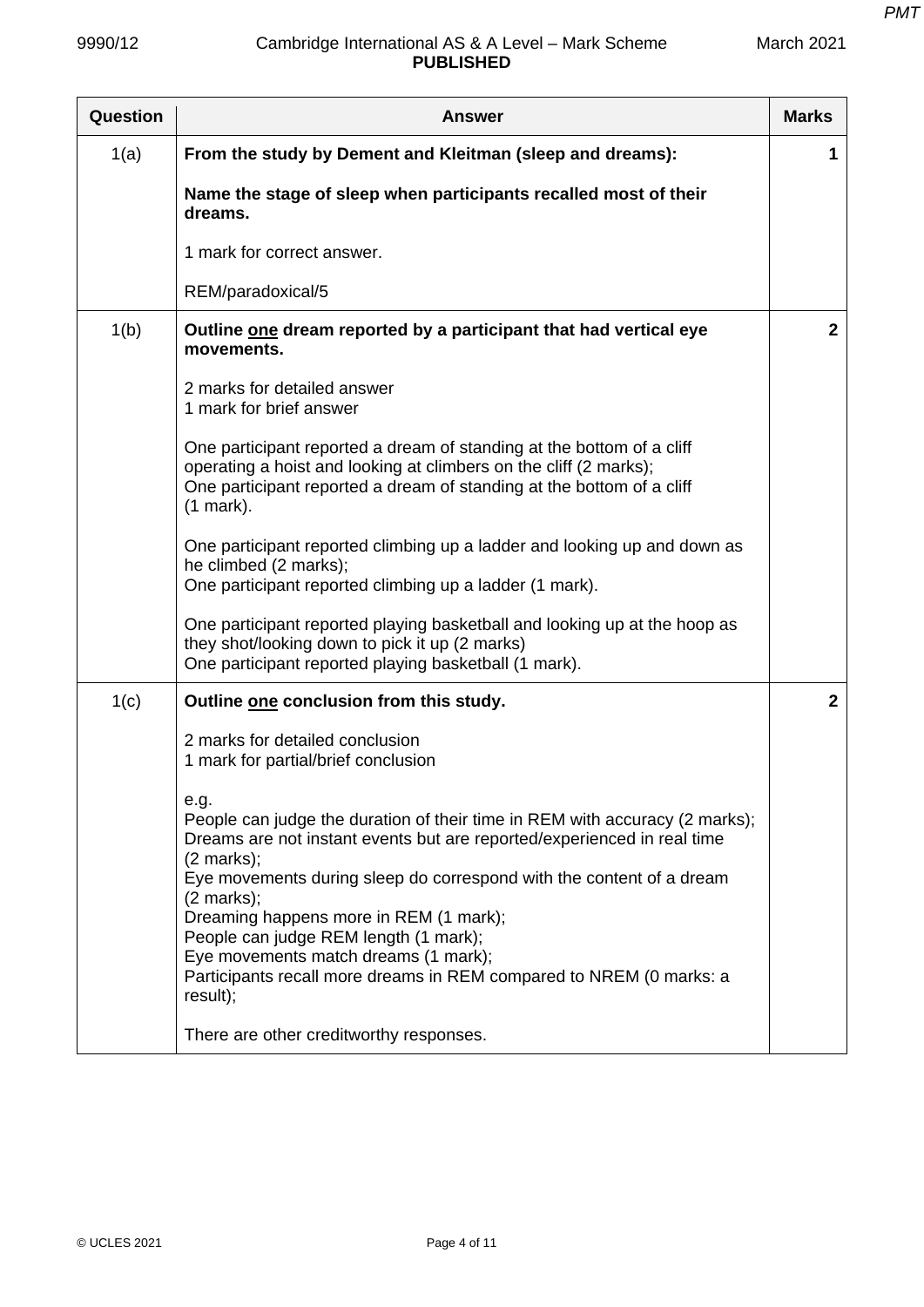| Question | Answer                                                                                                                                                                                                                                                                                                                                                             | <b>Marks</b> |
|----------|--------------------------------------------------------------------------------------------------------------------------------------------------------------------------------------------------------------------------------------------------------------------------------------------------------------------------------------------------------------------|--------------|
| 2(a)     | In the study by Piliavin et al. (subway Samaritans), one observer<br>watched passengers in the critical area.                                                                                                                                                                                                                                                      | $\mathbf{2}$ |
|          | Name two variables this observer recorded about these passengers.                                                                                                                                                                                                                                                                                                  |              |
|          | 1 mark per correct point made                                                                                                                                                                                                                                                                                                                                      |              |
|          | Race;<br>Sex:<br>Location;<br>Number of individuals;<br>Number who came to help.                                                                                                                                                                                                                                                                                   |              |
| 2(b)(i)  | Piliavin et al. investigated the idea of 'diffusion of responsibility'.                                                                                                                                                                                                                                                                                            | $\mathbf{2}$ |
|          | Outline what is meant by 'diffusion of responsibility'.                                                                                                                                                                                                                                                                                                            |              |
|          | 2 marks detailed definition<br>1 mark brief definition                                                                                                                                                                                                                                                                                                             |              |
|          | e.g.<br>People are less likely to help in an emergency when there are more people<br>around as they believe other people will help out instead (2 marks);<br>When there are more people around we help less (1 mark);<br>Responsibility is shared amongst the group/people (1 mark);                                                                               |              |
|          | There are other creditworthy responses.                                                                                                                                                                                                                                                                                                                            |              |
| 2(b)(ii) | Outline one finding that did not support diffusion of responsibility in<br>this study.                                                                                                                                                                                                                                                                             | $\mathbf{2}$ |
|          | 2 marks detailed answer including evidence from the study<br>1 mark brief answer or no evidence from the study                                                                                                                                                                                                                                                     |              |
|          | e.g. 2 marks<br>The seven person groups responded faster than the three person groups;<br>The seven person groups were faster to respond than the hypothetical<br>seven person groups;<br>The majority of participants helped the victim before the model had a<br>chance to step in and help first;<br>60% of trials had more than one person helping the victim. |              |
|          | e.g. 1 mark<br>Larger groups responded faster (than smaller groups);<br>Three people groups responded slower;<br>Most people helped before the model;<br>More than one person helped most of the time.                                                                                                                                                             |              |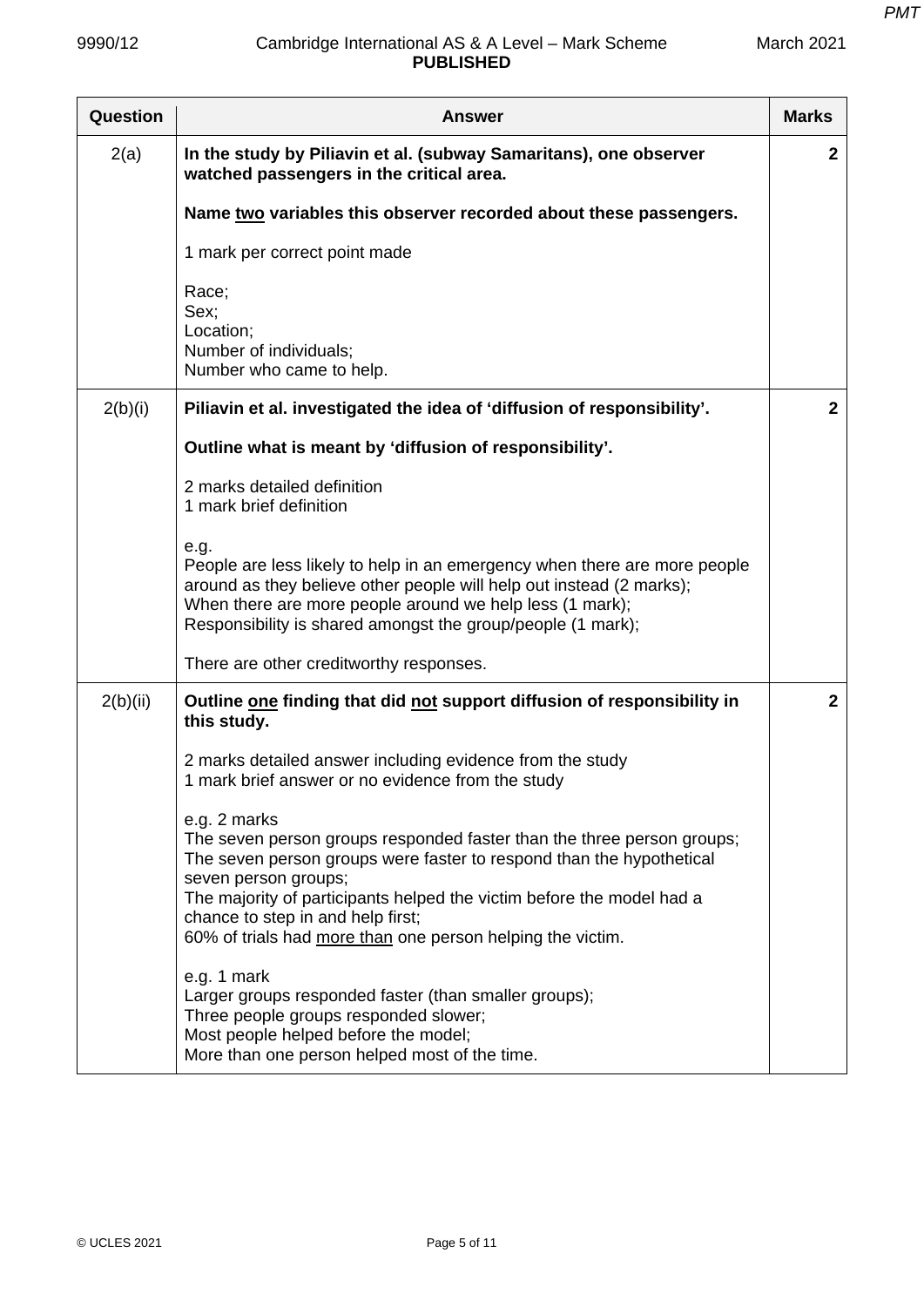| Question |              | Answer                                                                                                                                                                                                                                                                                              | <b>Marks</b> |
|----------|--------------|-----------------------------------------------------------------------------------------------------------------------------------------------------------------------------------------------------------------------------------------------------------------------------------------------------|--------------|
| 3        | answer.      | Explain one or more real-world applications of the study by Bandura et<br>al. (aggression). Do not refer to more than three applications in your<br>Suitable examples include: helping to reduce aggression, helping to<br>promote prosocial behaviour, helping TV programmers be more responsible. | 5            |
|          | <b>Marks</b> | Description                                                                                                                                                                                                                                                                                         |              |
|          | 5            | One application suggested in depth and it is clear what<br>the application is and how it will be achieved; OR<br>More than one application suggested in less depth but<br>still clearly showing what the application is and how it<br>will be achieved                                              |              |
|          | $3 - 4$      | <b>One</b> application suggested which has some detail with<br>the application identifiable and how it will be achieved;<br><b>OR</b><br>More than one application suggested that are brief but<br>the application is identifiable with how it will be achieved.                                    |              |
|          | $1 - 2$      | <b>One or more</b> application suggested that are/is brief but<br>may lack clarity as to what the application is and/or how<br>it will be achieved                                                                                                                                                  |              |
|          | $\Omega$     | No creditworthy real-world application or description of<br>study only                                                                                                                                                                                                                              |              |

| Question | <b>Answer</b>                                                                                         | <b>Marks</b> |
|----------|-------------------------------------------------------------------------------------------------------|--------------|
| 4(a)     | From the study by Canli et al. (brain scans and emotions):                                            | $\mathbf{2}$ |
|          | Name two characteristics that were used to match the foil scenes and<br>the previously viewed scenes. |              |
|          | 1 mark per characteristic:                                                                            |              |
|          | Valence (ratings)/negativity.<br>Arousal (ratings)/emotional arousal/emotional intensity.             |              |
| 4(b)     | Describe the participants used in this study.                                                         | 3            |
|          | 1 mark for each correct point:                                                                        |              |
|          | Right-handed;<br>Healthy;<br>Female;<br>Volunteers;<br>Ten (in total).                                |              |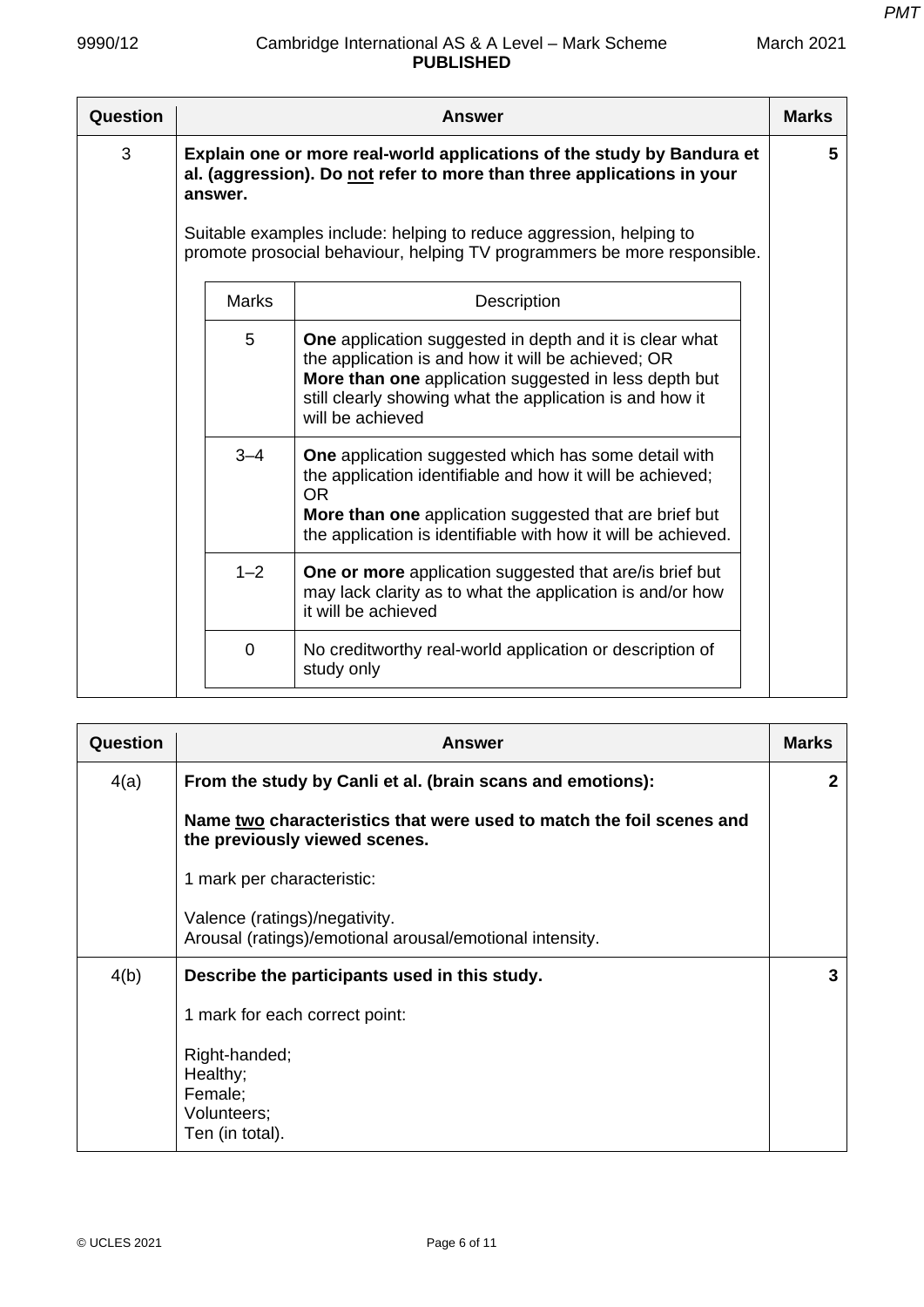| <b>Question</b> | <b>Answer</b>                                                                                                                                           | <b>Marks</b> |
|-----------------|---------------------------------------------------------------------------------------------------------------------------------------------------------|--------------|
| 4(c)            | Explain why this study is from the biological approach.                                                                                                 | $\mathbf 2$  |
|                 | 2 marks = clearly linked to biological approach (either through example or<br>assumption)<br>1 mark = partially linked to biological approach           |              |
|                 | e.g.<br>Canli was investigating the brain function/amygdala (1 mark) meaning that<br>they were looking at how our biology affects our emotion (1 mark); |              |
|                 | They were conducting brain scans on the participants (1 mark) to see how<br>the amygdala affected our memory/emotion (1 mark);                          |              |
|                 | It is based on how the amygdala is activated when exposed to emotional<br>scenes (2 marks);                                                             |              |
|                 | There are other creditworthy responses.                                                                                                                 |              |

| Question | <b>Answer</b>                                                                                                                                                                                                                                                                                                                                                    | Marks |
|----------|------------------------------------------------------------------------------------------------------------------------------------------------------------------------------------------------------------------------------------------------------------------------------------------------------------------------------------------------------------------|-------|
| 5        | In the study by Milgram (obedience), there was a victim (learner) and a<br>participant (teacher).                                                                                                                                                                                                                                                                |       |
|          | Describe the procedure the victim followed to give feedback to the<br>participant during the learning task.                                                                                                                                                                                                                                                      |       |
|          | 1 mark per correct procedural point                                                                                                                                                                                                                                                                                                                              |       |
|          | These were predetermined responses;<br>There tended to be three wrong answers to one correct;<br>No vocal response is heard up until Shock Level 300;<br>When 300v given, the learner pounds on the wall;<br>From this point on there are no answers from the learner;<br>The learner pounds again at 315v;<br>After that there is no pounding or answers given. |       |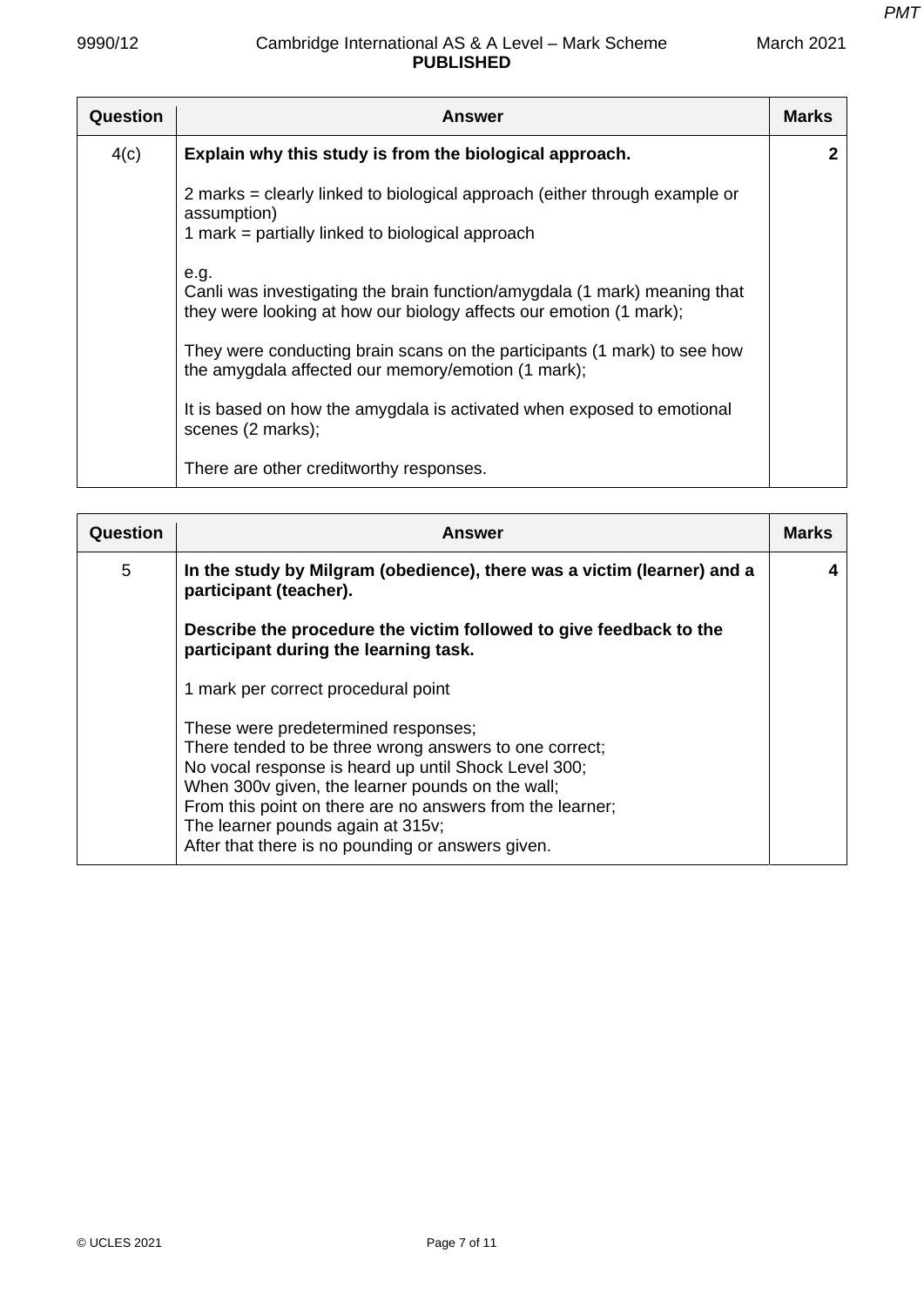| Question | Answer                                                                                                                                                                                                                                                                                                                                                                                                                                                                                                                                                                                                                                                                                                                                                                                    | <b>Marks</b> |
|----------|-------------------------------------------------------------------------------------------------------------------------------------------------------------------------------------------------------------------------------------------------------------------------------------------------------------------------------------------------------------------------------------------------------------------------------------------------------------------------------------------------------------------------------------------------------------------------------------------------------------------------------------------------------------------------------------------------------------------------------------------------------------------------------------------|--------------|
| 6        | Describe the psychology being investigated in the study by<br>Pepperberg that used Alex the parrot as a participant.                                                                                                                                                                                                                                                                                                                                                                                                                                                                                                                                                                                                                                                                      | 5            |
|          | 1 mark available for identifying an element of psychology being investigated<br>1 mark per correct statement made.<br>1 mark available for an example from the study by Pepperberg                                                                                                                                                                                                                                                                                                                                                                                                                                                                                                                                                                                                        |              |
|          | e.g.<br>Social Learning (1 identification mark) is when someone observes the<br>behaviour of someone else/pay attention to behaviour (1 correct statement<br>mark);<br>They retain this information for use at a later date;<br>The organism/person/animal must feel capable of replicating that behaviour;<br>The need to be motivated is vicarious reinforcement;<br>Operant conditioning (1 identification mark) is when an animal/person learns<br>by the consequences of its behaviour (1 correct statement mark);<br>If a behaviour is followed by a reward they are more likely to repeat;<br>If a behaviour is followed by punishment then they are less likely to repeat;<br>Looked at the cognitive skill of distinguishing same and different in a parrot<br>(1 example mark); |              |
|          | There are other creditworthy responses.                                                                                                                                                                                                                                                                                                                                                                                                                                                                                                                                                                                                                                                                                                                                                   |              |

| Question | <b>Answer</b>                                                                                                                                                                                                                                                                                                                                                                                                                                      | <b>Marks</b> |
|----------|----------------------------------------------------------------------------------------------------------------------------------------------------------------------------------------------------------------------------------------------------------------------------------------------------------------------------------------------------------------------------------------------------------------------------------------------------|--------------|
| 7(a)     | From the study by Yamamoto et al. (chimpanzee helping).                                                                                                                                                                                                                                                                                                                                                                                            | 2            |
|          | Outline one aim of this study.                                                                                                                                                                                                                                                                                                                                                                                                                     |              |
|          | 2 marks full aim<br>1 mark partial/brief aim<br>e.g.<br>To see if chimpanzees can respond to the needs of another with targeted<br>helping (2 marks);<br>To see if chimpanzees can help another chimpanzee with no immediate<br>gain from doing so/show altruistic behaviour (2 marks);<br>To see if chimpanzees can help each other/provide targeted help (1 mark);<br>To investigate is chimpanzees show altruism/pro social behaviour (1 mark); |              |
|          | To investigate if chimpanzees understand the needs of a conspecific<br>$(1$ mark $);$                                                                                                                                                                                                                                                                                                                                                              |              |
|          | There are other creditworthy responses.                                                                                                                                                                                                                                                                                                                                                                                                            |              |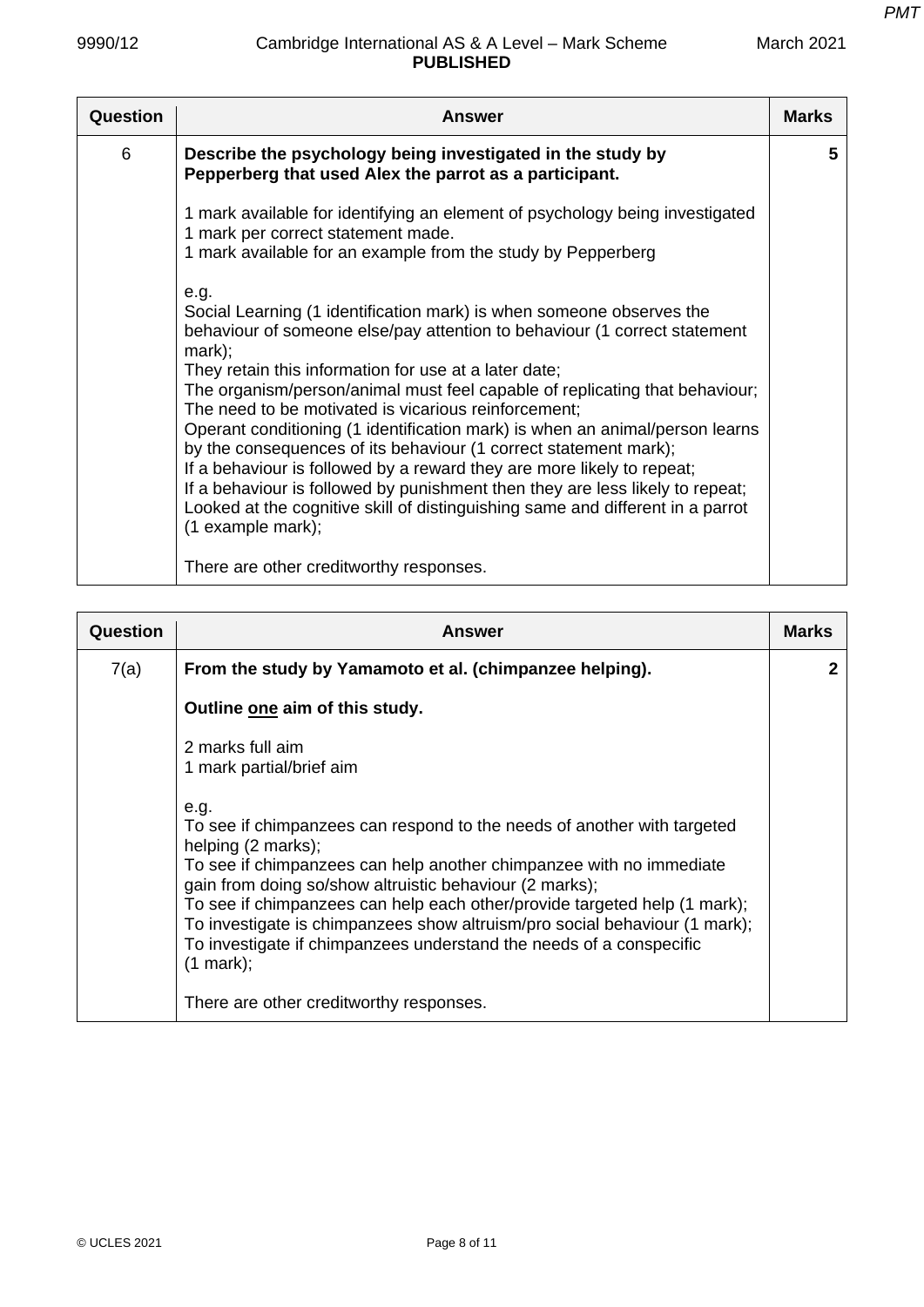| Question | <b>Answer</b>                                                                                                                                                                                                                                                                                                                   | <b>Marks</b>   |
|----------|---------------------------------------------------------------------------------------------------------------------------------------------------------------------------------------------------------------------------------------------------------------------------------------------------------------------------------|----------------|
| 7(b)     | Outline one methodological weakness of this study.                                                                                                                                                                                                                                                                              | $\mathbf{2}$   |
|          | 1 mark = appropriate methodological weakness<br>1 mark = applying it to Yamamoto                                                                                                                                                                                                                                                |                |
|          | e.g.<br>the task lacked mundane realism (1 mark); the task of giving a stick or straw<br>to another chimpanzee in the wild is very unlikely to happen (1 mark)                                                                                                                                                                  |                |
|          | There were only five pairs of chimpanzees used in the study therefore the<br>sample may lack generalisability (1 mark); as they were in a laboratory and<br>may not represent those on the wild (and their helping behaviour) (1 mark)/<br>might not represent chimpanzees in the wild (1 mark: alternative);                   |                |
|          | There are other creditworthy responses.                                                                                                                                                                                                                                                                                         |                |
| 7(c)     | Suggest one real-world application based on the procedure of this<br>study.                                                                                                                                                                                                                                                     | $\overline{2}$ |
|          | 1 mark for what the application is about<br>1 mark for how it will be implemented/used                                                                                                                                                                                                                                          |                |
|          | e.g.<br>The procedure could be used in schools to teach about helping behaviour<br>(1 mark: what); teachers could set up a similar scenario so that children<br>have to interact/understand the needs of others to be able to complete the<br>task (1 mark: how)/help each other to gain a reward (1 mark: alternative<br>how); |                |
|          | There are other creditworthy responses.                                                                                                                                                                                                                                                                                         |                |

| Question | <b>Answer</b>                                                                                                                                                                                                                                                                                                                                                                                   | <b>Marks</b> |
|----------|-------------------------------------------------------------------------------------------------------------------------------------------------------------------------------------------------------------------------------------------------------------------------------------------------------------------------------------------------------------------------------------------------|--------------|
| 8(a)     | Outline what is meant by the nature versus nurture debate, using any<br>examples.<br>Do not refer to the study by Schachter and Singer (two factors in<br>emotion) in your answer.                                                                                                                                                                                                              | 4            |
|          | 1 mark = defining nature + 1 mark example (non-Schachter & Singer)<br>1 mark = defining nurture + 1 mark example (non-Schachter & Singer)                                                                                                                                                                                                                                                       |              |
|          | e.a.<br>Nature means a behaviour that we are born with/genetic/hard-wired<br>(1 mark). For example, a person may be born with genetics that cause them<br>to develop schizophrenia (1 mark)<br>Nurture means a behaviour that has been learned by an organism after birth<br>(1 mark); For example, in the Pepperberg study, Alex the parrot learned the<br>concept of Same/Different (1 mark); |              |
|          | There are other creditworthy responses.                                                                                                                                                                                                                                                                                                                                                         |              |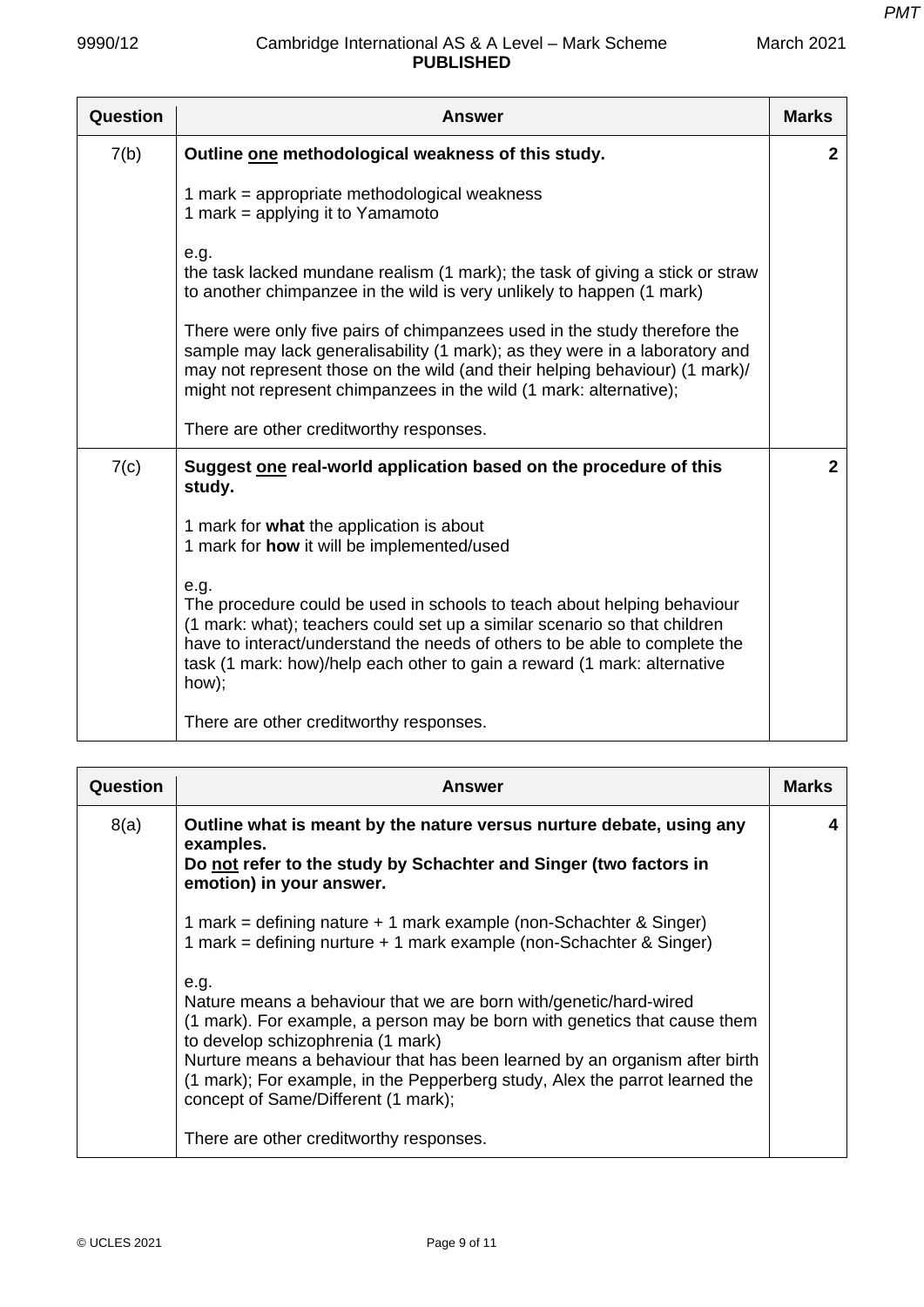| 8(b)<br>Explain how one result from the study by Schachter and Singer (two                                                                                                                                                                                                                                                         | 8 |
|------------------------------------------------------------------------------------------------------------------------------------------------------------------------------------------------------------------------------------------------------------------------------------------------------------------------------------|---|
| factors in emotion) supports the nature side of the nature-nurture<br>debate and how one result supports the nurture side of the nature-<br>nurture debate.                                                                                                                                                                        |   |
| e.g. Nature 4 marks<br>In all of the epinephrine conditions, the pulse rate increased for all<br>participants. This is a biological reaction as it is a hormone being released<br>into the blood stream/humans are 'hard-wired' to react to epinephrine in this<br>way.                                                            |   |
| e.g. Nurture 4 marks<br>In the euphoria condition, the misinformed group produced the highest<br>activity index score compared to all other groups. This is because the<br>participants may have been choosing environmental/behavioural cues to<br>explain their feelings so acted in this way to as a result of external forces. |   |
| <b>Criteria</b><br><b>Marks</b><br>Level                                                                                                                                                                                                                                                                                           |   |
| $\overline{4}$<br>The result presented has a meaningful comparison and<br>4<br>the candidate clearly explains why it supports/does not<br>support the named concept                                                                                                                                                                |   |
| 3<br>3<br>The result presented has a meaningful comparison and<br>there is a brief attempt at explaining why it<br>supports/does not support the named concept<br>The result presented has no meaningful comparison<br>but the candidate clearly explains why it supports/does<br>not support the named concept                    |   |
| $\overline{2}$<br>The result presented has a meaningful comparison but<br>$\overline{2}$<br>there is no attempt at explanation;<br>The result presented is not clear but there is an implicit<br>attempt at explaining why it supports/does not support<br>the named concept                                                       |   |
| 1<br>The result presented has no meaningful comparison or<br>1<br>there is a basic attempt at explaining                                                                                                                                                                                                                           |   |
| No creditworthy answer<br>0<br>0                                                                                                                                                                                                                                                                                                   |   |